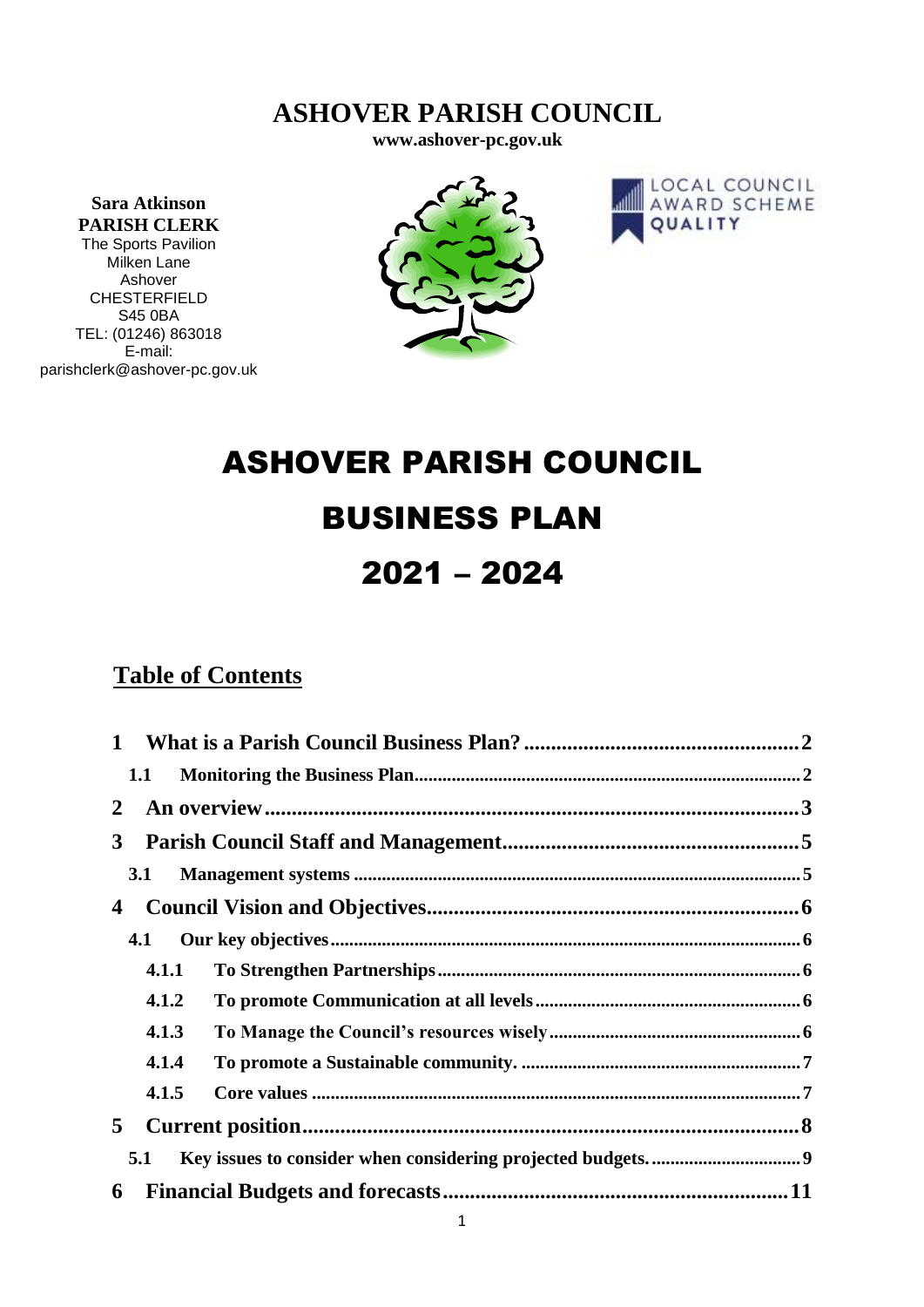### <span id="page-1-0"></span>**1 What is a Parish Council Business Plan?**

It is a statement of the Parish Council's vision for Ashover, its purpose, values, objectives and key priorities. It is a document that sets out what Ashover Parish Council can achieve, either directly or by trying to increase its influence on the relevant delivery body, such as the District or County Council.

The purpose of having an agreed strategy for the Parish Council to work within, will enable it to operate in a more consistent and co-ordinated way. It will help the Parish Council to forecast its budgets into the future. The document will help the local community to have a better understanding of what the Parish Council does and also clarify what it doesn't do.

It is a 'live' document which will be updated regularly and reported against, enabling the Council to track and monitor its progress against key priorities. As this will be published on the Parish Council's website, Ashover residents will also be able to monitor progress.

#### <span id="page-1-1"></span>**1.1 Monitoring the Business Plan**

The Business Plan will be a way of communicating what the Parish Council is doing to meet the needs of the community. It is a two-way conversation. Please tell us what you think about it. We welcome your comments. If you require further information that would help you understand what we are trying to achieve, please let us know. We can also provide additional information on the issues raised in the Plan.

It is our intention to review the Business Plan annually, publish progress and make any changes considered necessary as a result.

Please respond to:-

**Ashover Parish Council The Sports Pavilion Milken Lane Ashover Chesterfield S45 0BA** E-mail: parishclerk@ashover-pc.gov.uk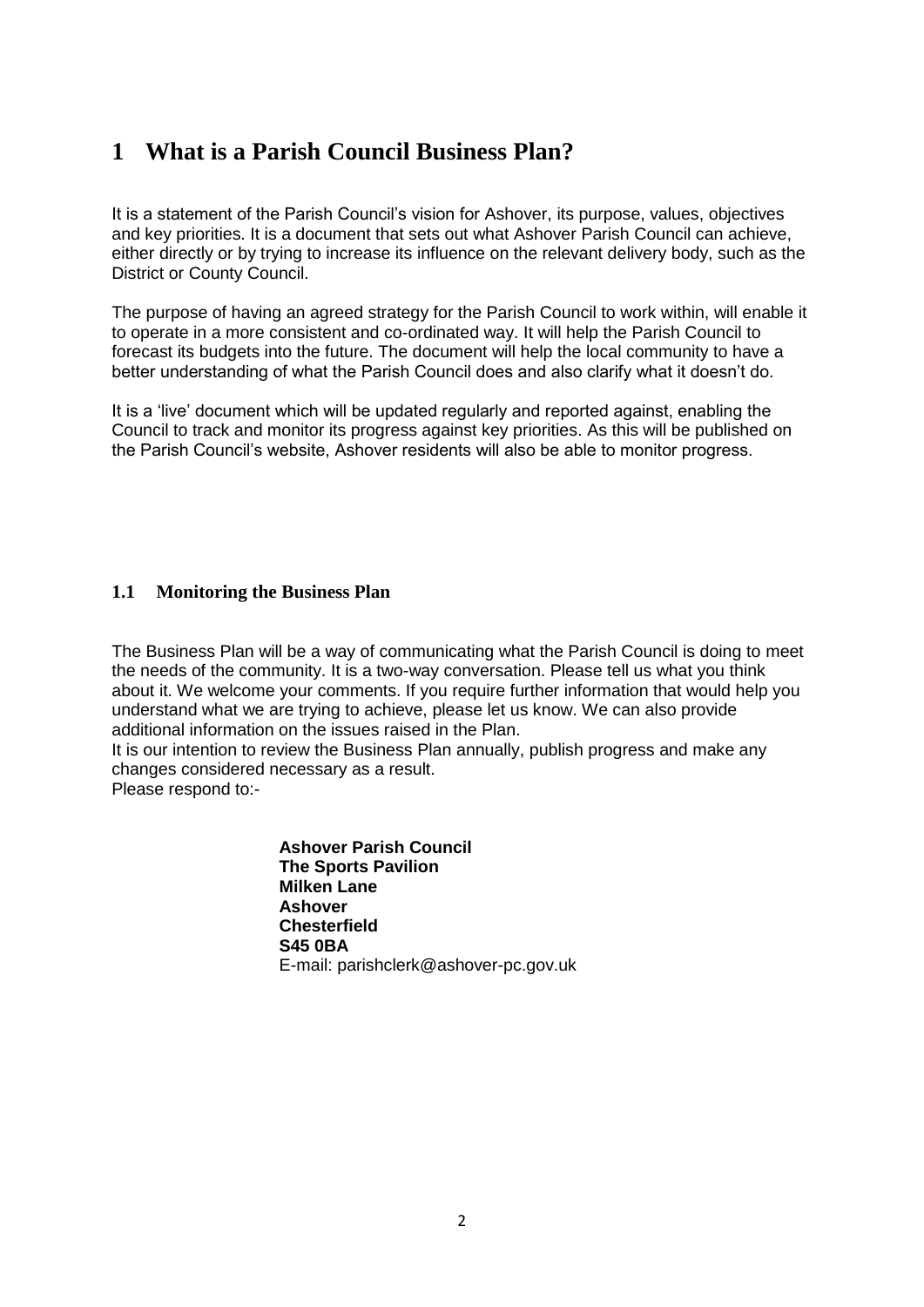# <span id="page-2-0"></span>**2 An overview**

Ashover Parish Council was established in 1894 and is the tier of local government closest to the community. It has an important role to play in promoting the Parish, representing its interests and supporting the work of different groups in the community.

North East Derbyshire District Council is the second tier and is responsible for services including planning, car parks, housing and street cleaning. Ashover Parish Council does however employ a parish Lengthman, who ensures the parish remains in a neat and tidy condition.

Finally, Derbyshire County Council is responsible for highways (relating to both roads and pavements), education, health and social services, public rights of way and libraries.

The Neighbourhood Plan for Ashover was approved at referendum by the parishioners in February 2018 and became an important document for planning applications within the parish. The NEDDC Local Plan 2014 – 2034 has been adopted the Ashover Parish Plan will be reviewed during 2022.

The clerk receives queries relating to any of the three tiers of local government and takes any action required.

The council has adopted the requirements detailed in the Freedom of Information Act whereby the public can request sight of any council documentation (with the exception of confidential items). Most of these documents are readily available on the council's website but may also be obtained (for a fee) from the clerk.

The council also has Data Protection Registration with the Information Commission and have a Data Protection Policy posted on the website. Training has been undertaken by the clerk on the General Data Protection Regulation requirements, which will come into force on 25 May 2018, and steps have been taken to comply with the new regulations.

Ashover Parish Council has ten elected councillors who act together as a corporate body and make decisions. The Chairman of the Council is elected annually at the Annual Council Meeting in May. Councillors are unpaid and commit their time to improving Ashover Parish and maintaining it as an attractive and sustainable place in which to live, visit and to do business. Elections were last held in May 2019 and are scheduled to be held in May 2023, then again in May 2027

The full Council meets monthly (3rd Tuesday) in the Sports Pavilion in Ashover. All meetings are open to the public with a period of time set aside for members of the public to ask questions of the Council prior to the full council meeting. Public speaking time may be extended at discretion of the chairman.

Councillors hold surgeries for 15 minutes prior to every Parish Council meeting, when members of the public may attend and raise matters of concern with a member of the Parish Council in complete confidence.

The council will accept representation from groups/organisations/individuals for items to be discussed at Committee or Council meetings. For inclusion at these meetings, written details MUST be received at the clerk at least SEVEN working days prior to the meeting date. Any item received later than seven days may not be discussed until the following council meeting.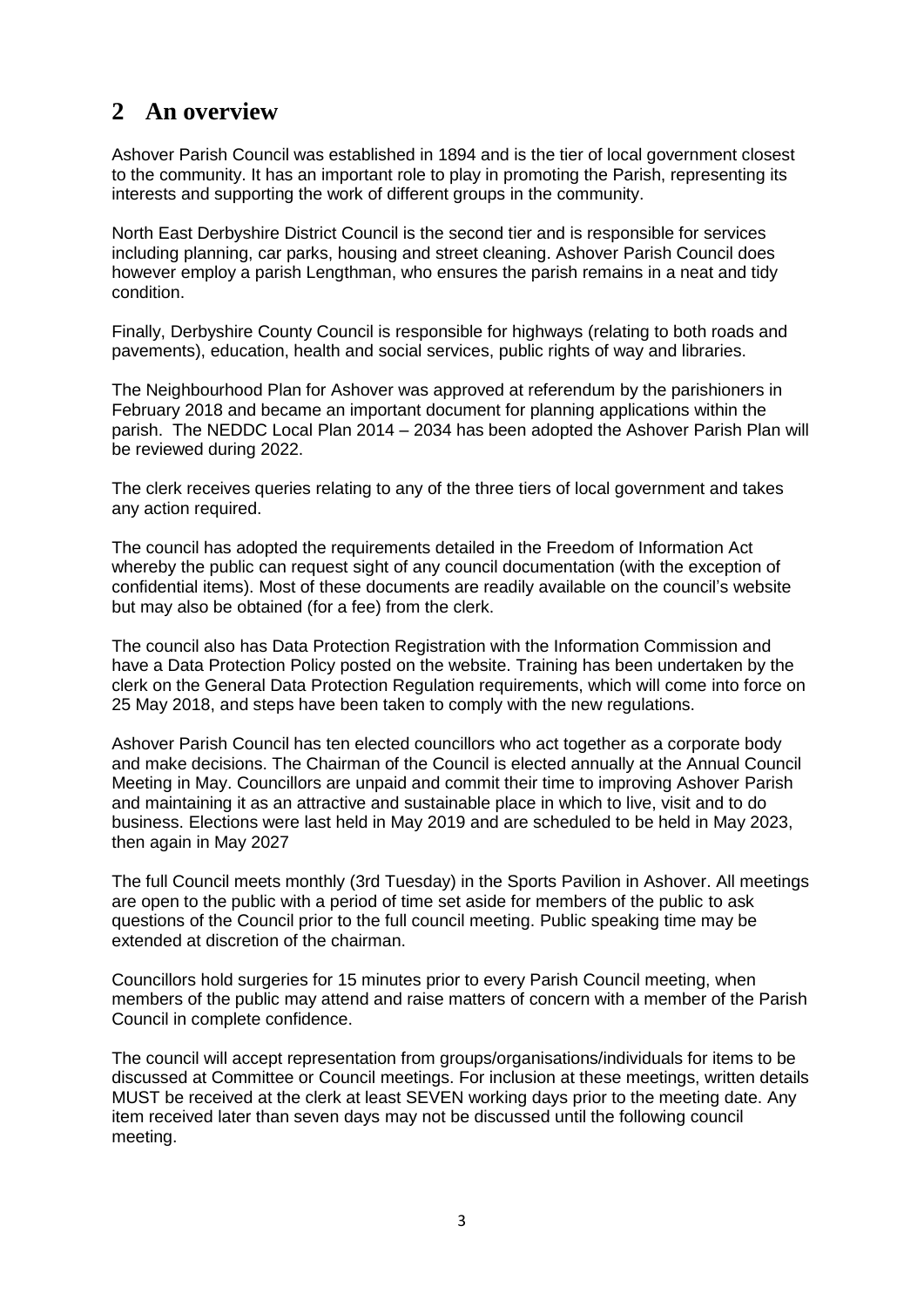Members of the public may record or use other digital communications throughout the meeting, but it must be done in a discreet manner and to protect those who do not wish to be filmed, and anyone recording the meeting is asked to be respectful of that.

There are Committees to deal with issues relating to the Cemetery and Finance and meet regularly throughout the year. Minutes of meetings are published on the council website.

A list of those elected to committees and working groups is agreed and published at every Annual Council Meeting in May.

Working groups may be formed to deal with issues as they emerge and may include non-Councillors.

The Parish Council achieved Quality Status in 2006 and retained this until recently when the accreditation process was updated to include three levels of award, Foundation, Quality and Quality Gold, any Parish Council with Quality Status was, by default, awarded Foundation Status. The council attained Quality Status in 2017 and re-accreditation at Quality level in 2021.

In 2012 following the Parish Clerk passing the S7 level in CiLCA the Council qualified for the General Power of Competence (GPC) which gives Town and Parish Councils more power to act. The Council currently hold a grant awarding policy under section 137, however, if a project arises GPC may be adopted at an Annual Council meeting. This brings new opportunities for Ashover Parish Council in terms of providing cost-effective services and facilities to meet the needs of local people.

The Complaints procedure is published on the Parish Councils website and a copy may be obtained from the clerk.

The Parish has a population of 1905 (2011 census).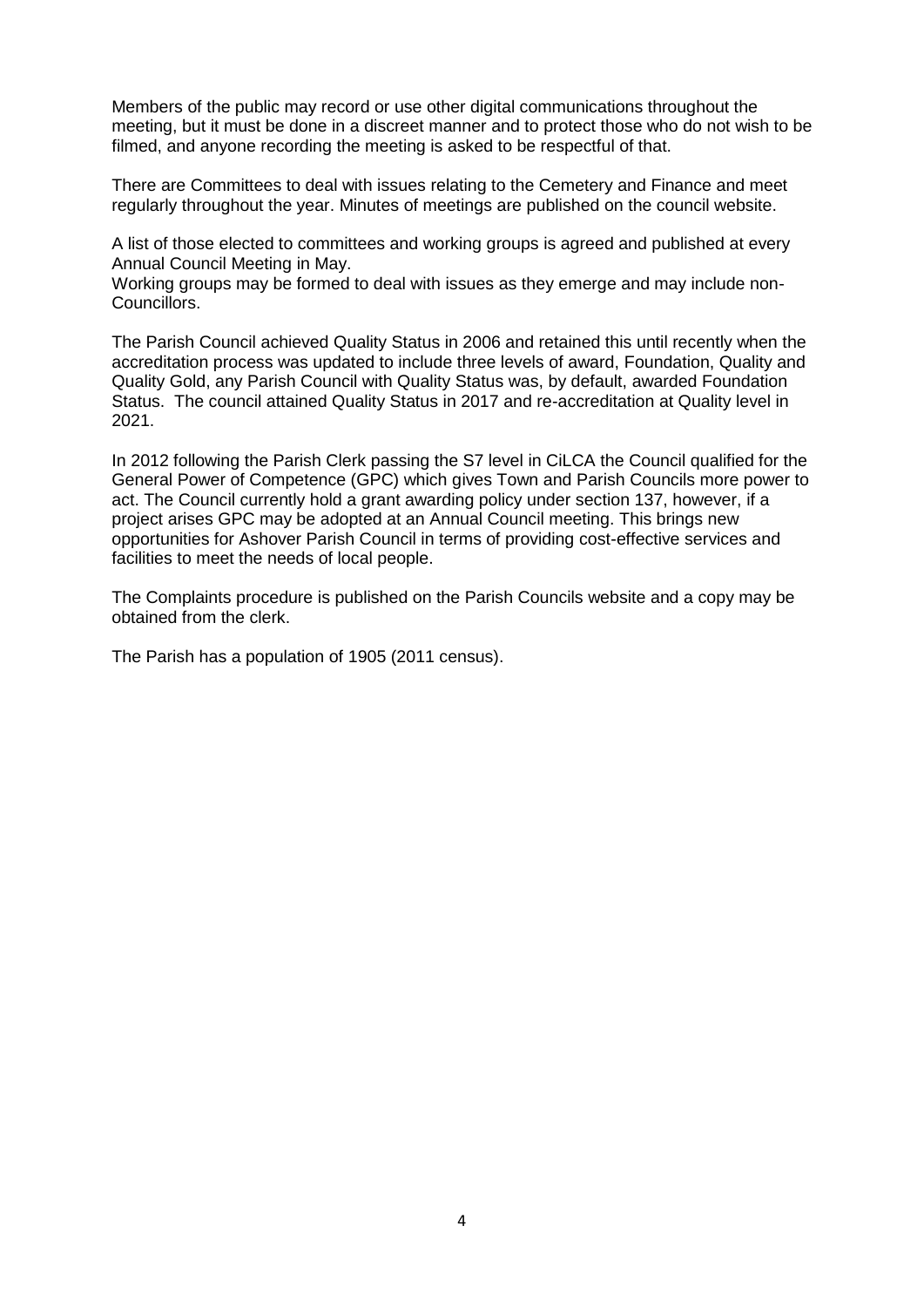# <span id="page-4-0"></span>**3 Parish Council Staff and Management**

The Council currently employs a total of two staff, both part time as shown below.

The administration of the Parish Council is carried out by a qualified Clerk who is appointed by the Council and who is also the Council's Responsible Financial Officer (RFO) and Burial Clerk. The Parish Clerk must carry out all of the functions required by law as the Parish Council's Proper Officer and issue all statutory notifications and documentation.

The council also employs a Health & Safety Monitor/Toilet Attendant, whose duties are to inspection some parish assets on a daily and weekly basis and to clean the public toilets.

#### <span id="page-4-1"></span>**3.1 Management systems**

The Parish Council operates under Standing Orders and Financial Regulations which are reviewed regularly and confirmed annually. The Parish Council has handbooks for its members and staff. Key documents are published on the Parish Council website.

There are specifications and maintenance schedules in place for the Council sites. There are procedural documents in place for operations undertaken by officers.

The Parish Council uses the RBS Rialtas accounting software and produces financial reports on a monthly basis with an analytical report.

Health and Safety, risk assessments and fire risk assessments are undertaken by the Clerk and/or nominated responsible person - advice regarding this comes from a variety of reliable sources.

The payroll and employment issues are undertaken mainly by the Parish Clerk, advice may be requested from council members or the full council.

The council also use the Local Council Risk System (LCRS) which produces annually checklists for:-

- · Health and Safety
- · Risk Assessments
- Insurance holding
- Overall summary
- Ongoing review
- Generates Action Plan reports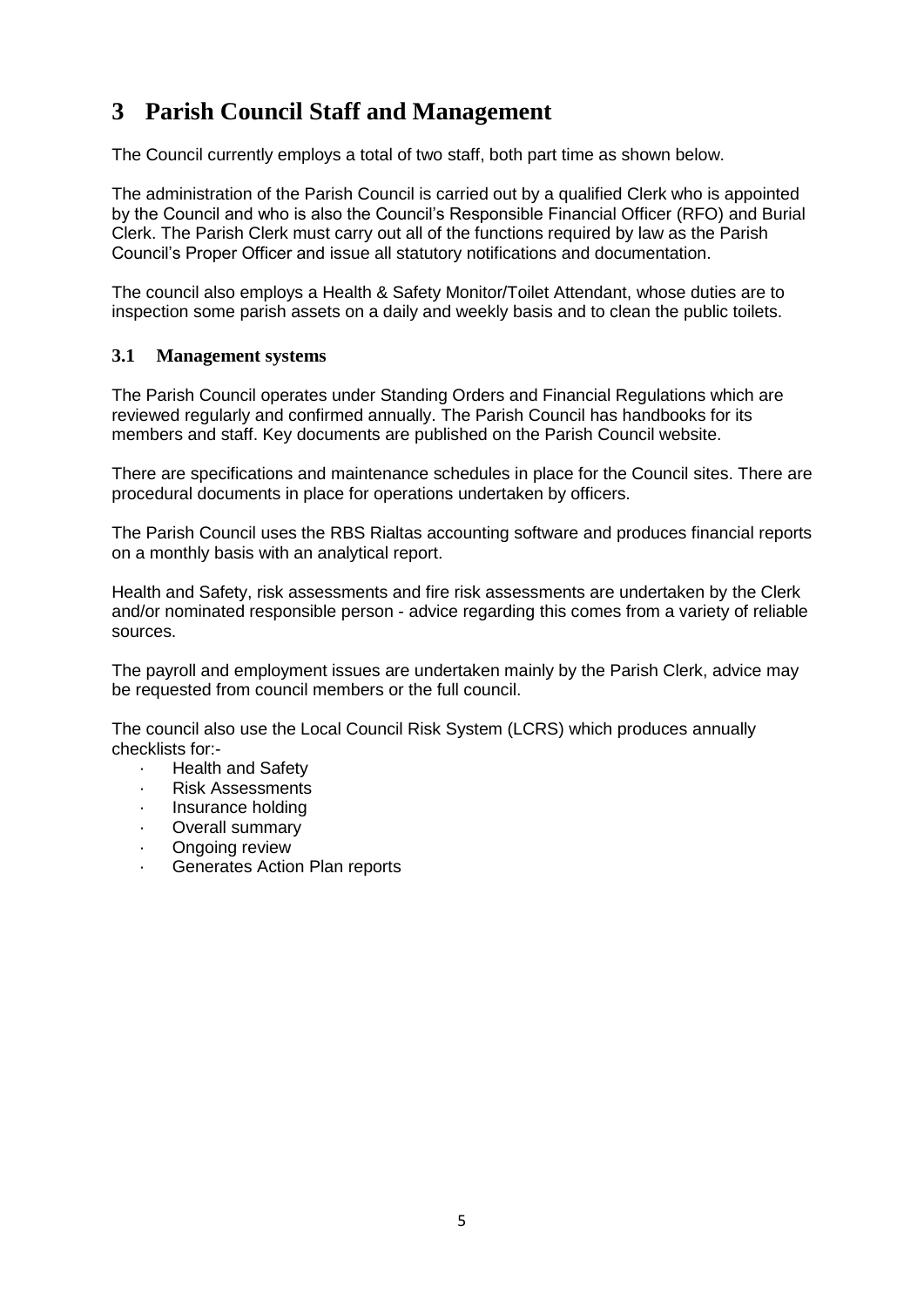# <span id="page-5-0"></span>**4 Council Vision and Objectives**

The Parish Council aims to improve the quality of life for the residents of Ashover Parish by ensuring that Ashover Parish is a desirable, thriving and sustainable place in which to live. It does this in a number of ways:-

- It provides a democratic and representational voice for the community.
- Where services are provided directly, it is aimed to manage them to a good quality standard, in an efficient, effective and responsive way, at an affordable cost.
- Where services are provided by others, the Parish Council endeavours to ensure that they are dealt with effectively and in accordance with the wishes of the community.
- It works with its residents, local authorities and other service providers, businesses and community organisations with the aim of strengthening partnerships, promoting communication, achieving a safe, healthy, prosperous and sustainable community.

#### <span id="page-5-1"></span>**4.1 Our key objectives**

<span id="page-5-2"></span>

| 4.1.1 To Strengthen Partnerships | Work proactively to strengthen and<br>improve working relationships with our<br>partners; statutory bodies,<br>organisations, local business and |
|----------------------------------|--------------------------------------------------------------------------------------------------------------------------------------------------|
|                                  |                                                                                                                                                  |
|                                  | voluntary groups.                                                                                                                                |

Through proactive networking and Parish Council representatives, encourage partners to approach the Parish Council with clear, well thought out constructive ideas which will benefit all sections of the community and on which there can be joint working.

<span id="page-5-3"></span>

| 4.1.2 To promote Communication at | Publicise the work of the Parish Council |
|-----------------------------------|------------------------------------------|
| all levels                        | through its website, newsletters, notice |
|                                   | boards, social media and Information     |
|                                   | Point. Information may also be           |
|                                   | obtained from the clerk.                 |

Give the public the opportunity to ask questions at all of its public meetings. Encourage public feedback, both positive and ideas for development, during public participation at Council meetings. By including the community through questionnaires, by staff and councillors canvassing opinion and by any method which is relevant to the subject being considered.

<span id="page-5-4"></span>

| 4.1.3 To Manage the Council's | Have good financial control through      |
|-------------------------------|------------------------------------------|
| resources wisely              | legal procedures and quality auditing to |
|                               | ensure that resources are spent on the   |
|                               | needs of the community.                  |

Focus resources on what matters to our community. Attain maximum benefit from management of the Council's assets.

Ensure council procedures are carried out at least cost but still maintaining quality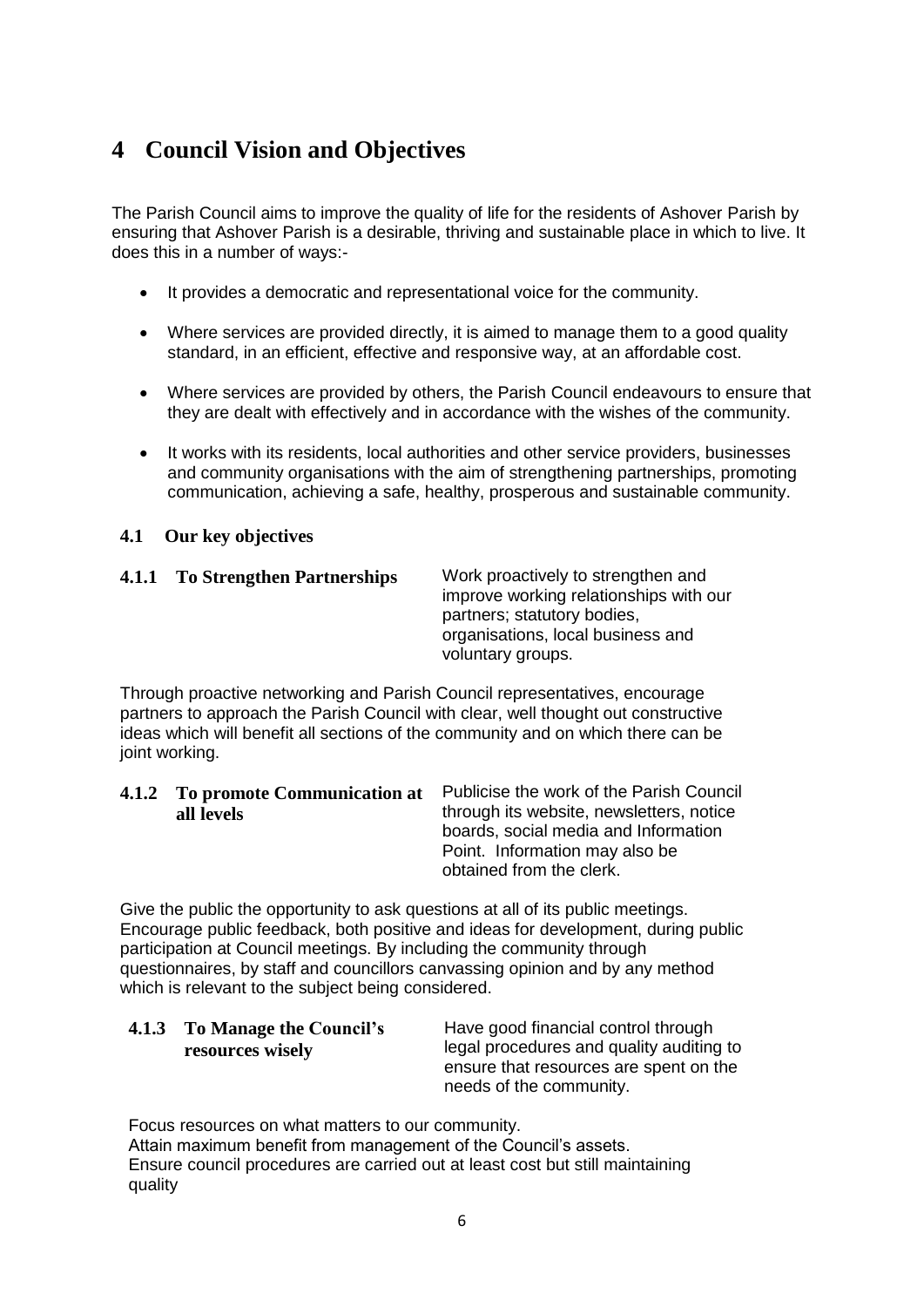#### <span id="page-6-0"></span>**4.1.4 To promote a Sustainable community.**

Acknowledge the diversity of what heritage means to Ashover Parish and seek to maintain this through active engagement in the ongoing reviews of the Ashover Design Statement and Neighbourhood Plan.

Encourage ways in which our community can improve our environment and promote building resilience for the future and mitigate against Climate Change. This includes being proactive in emergency planning and flood awareness. Work to encourage balancing the current needs of people, the economy and the environment without compromising the future. Be sensitive to our environment and contribute to a high quality of life.

Promote safety and inclusion, opportunities and good services for all.

Work with the business community to sustain economic vibrancy.

The Parish Council wish to provide an improved service for its community and will explore every opportunity to take responsibility for those services which may prove to be provided more reliably, efficiently, sustainably and economically on a local basis.

#### <span id="page-6-1"></span>**4.1.5 Core values**

Leadership - councillors are elected to represent their communities and to lead on issues that will affect the lives of local people.

Integrity – operating with integrity, being ethical, trustworthy and reliable and treating others with respect.

Tenacity/ Persistence – work proactively to achieve the decision of the Council even if it takes a long time and a great deal of effort.

Communication – to give the public the opportunity to ask questions and engage with the Council, and to publicise the work of the Parish Council.

Strong financial management – to ensure that the Council's resources are managed effectively and efficiently, at least cost, yet maintain quality.

Training – to support relevant training for Councillors and staff members.

Working as a corporate body – to respect decisions made democratically.

*These values ensure that local people gain good value for money and improved local services.*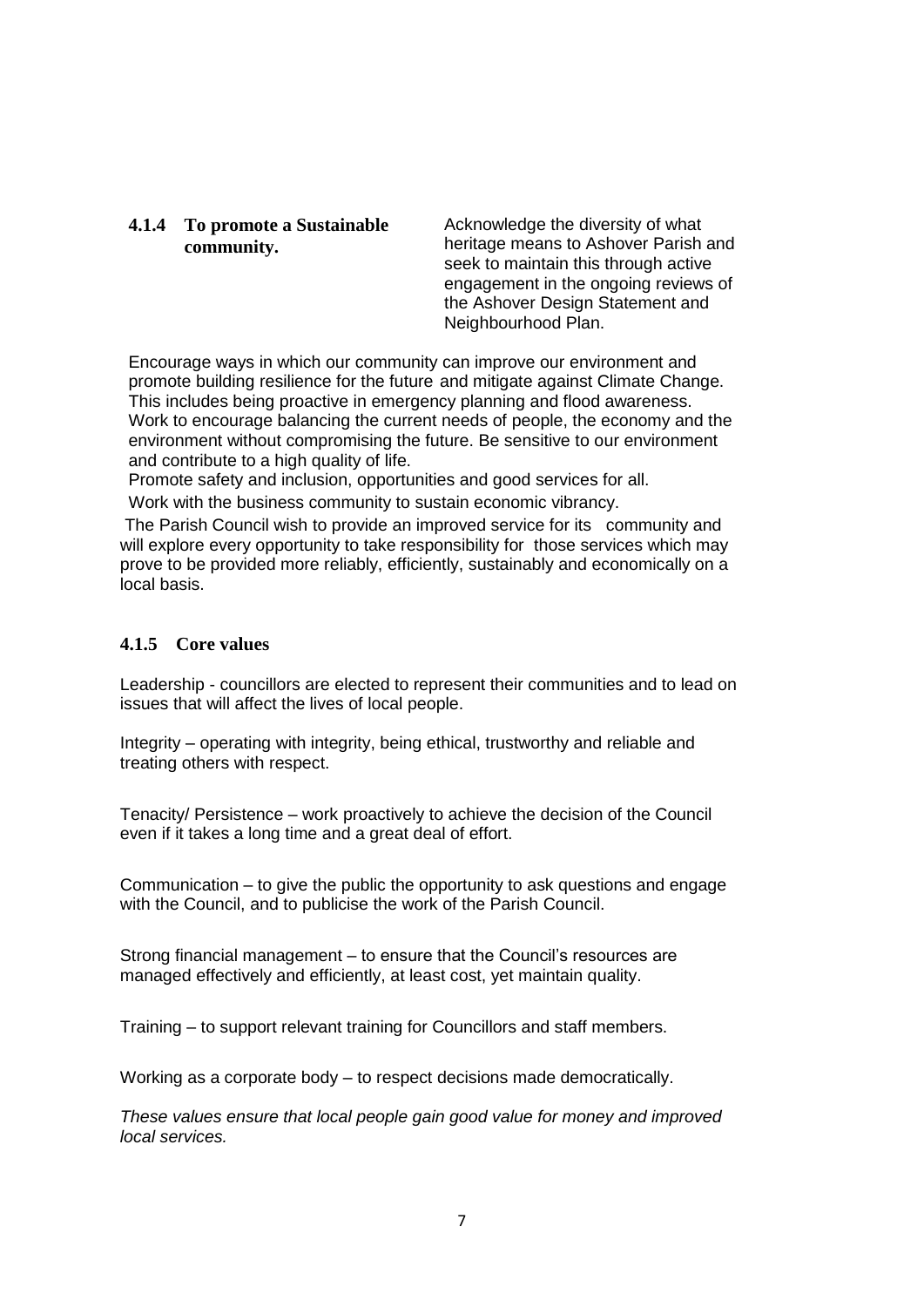### <span id="page-7-0"></span>**5 Current position**

The Parish Council's asset portfolio includes:- Ashover recreation ground Ashover cemetery with its associated chapel of rest and cemetery shed Children's playground Multi Use Games Area (MUGA) External fitness equipment Six allotments situated on Moor Road 9 Flower planters situated throughout the Parish 33 Benches and seats throughout the Parish 37 Winter grit boxes spread throughout the Parish 5 Bus shelters 2 Red Telephone box's War memorial The pinfold (Ancient monument) CCTV equipment Various items of office equipment Lap top computer 11 Tablet Computers 6 Defibrillators and associated secure cabinets

The Parish Council has entered into leases for:- The Public toilets on Moor Road The Ashover Community Medical Centre Ltd. (ground lease) The Ashover Cricket Club (pavilion ground lease)

The Village Hall has recently opted for CIO status and as such has taken into its ownership the Sports Pavilion. The Village Hall management committee have taken over responsibility for the provision of changing rooms and shower facilities within the pavilion. The Parish Council are in the process of taking over ownership of the car park entrance which places the whole of the car park under one authority. The Parish Hall is also in the process of transferring a small parcel of land which the MUGA occupies to the Parish Council.

We use several methods to communicate with the community. These include the Parish Council websites, Facebook, Twitter, Parish Council notice boards, Parish Council information point, quarterly newsletters, news bulletins, the Parish Council Annual report (delivered to every household in the parish) and information can also be requested from the clerk.

Parish Councillors are involved with the majority of events in the parish and try to attend as many local events as possible so that we can outline and promote the activities of the Council.

The Parish Council is keen to raise its profile and to secure, as far as possible, services which may, without intervention, be lost to Ashover Parish. The increase in technology across the Council commensurate to cost and efficiency, and operating as effectively and efficiently as possible is also high on the Council's priorities.

The Parish Council has the advantage of being elected by the local community and working for residents in the Parish. Almost all councillors live within the community and are therefore better informed of the issues and problems which are causing concern to local residents.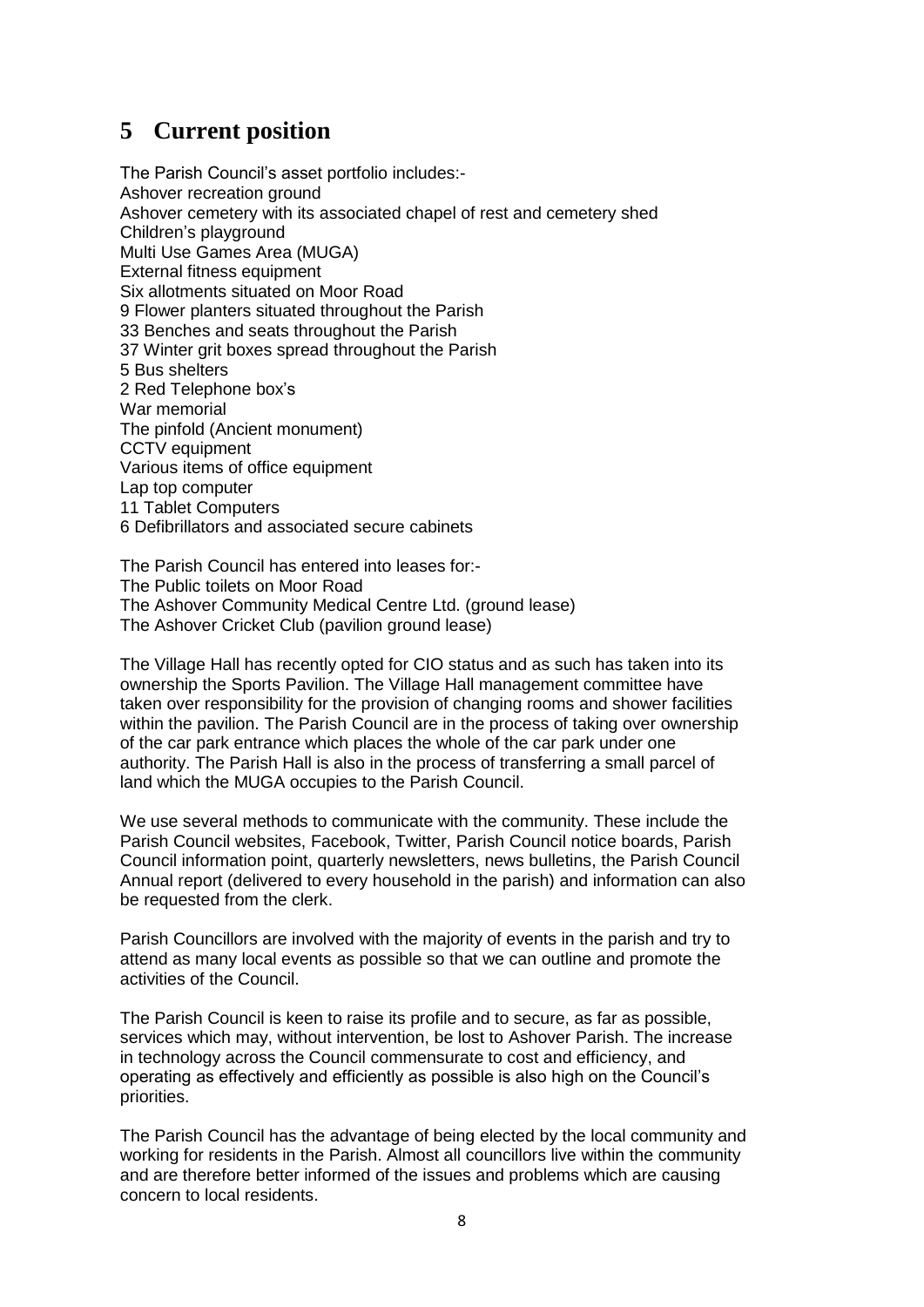The Parish Council is constant, enduring, transparent and encourages public participation. Ashover is the 'hub' of a cluster of settlements and hopes to take advantage of the position more and more to lead the local area.

Working collaboratively can assist our community through economies of scale and through shared expertise and networking.

#### <span id="page-8-0"></span>**5.1 Key issues to consider when considering projected budgets.**

#### **2023/24**

External influences such as the further devolution of power by Central Government and the potential English devolution.

External financial influences such as inflation, interest rates, salary increases, staffing changes and equipment replacement.

Reduction in funding from key hirers of parish facilities

Reduced income from the tennis courts and the cost of maintaining the site.

Reduced income from football clubs and the cost of maintaining the facility.

Funding for providing Public Conveniences in Ashover.

Changes to funding and income for the sports pavilion

Loss of support grant from NEDDC

The need to monitor and maintain the Adopted Neighbourhood Plan

Consider the possible effects of the Country leaving the EEC

Events and the Parish Council's involvement.

Electrical inspection and testing of buildings and equipment.

Electrical inspection and testing of MUGA

Consider any implications of the North East Derbyshire Local Plan

Maintenance of Defibrillators across the parish

Effect of Covid-19 pandemic on council income

Effect of rising inflation and price increases across the board

#### **2021/24 generally**

Potential housing development in Ashover Parish could put more pressure on services but gives additional income from Precept and Section 106 monies.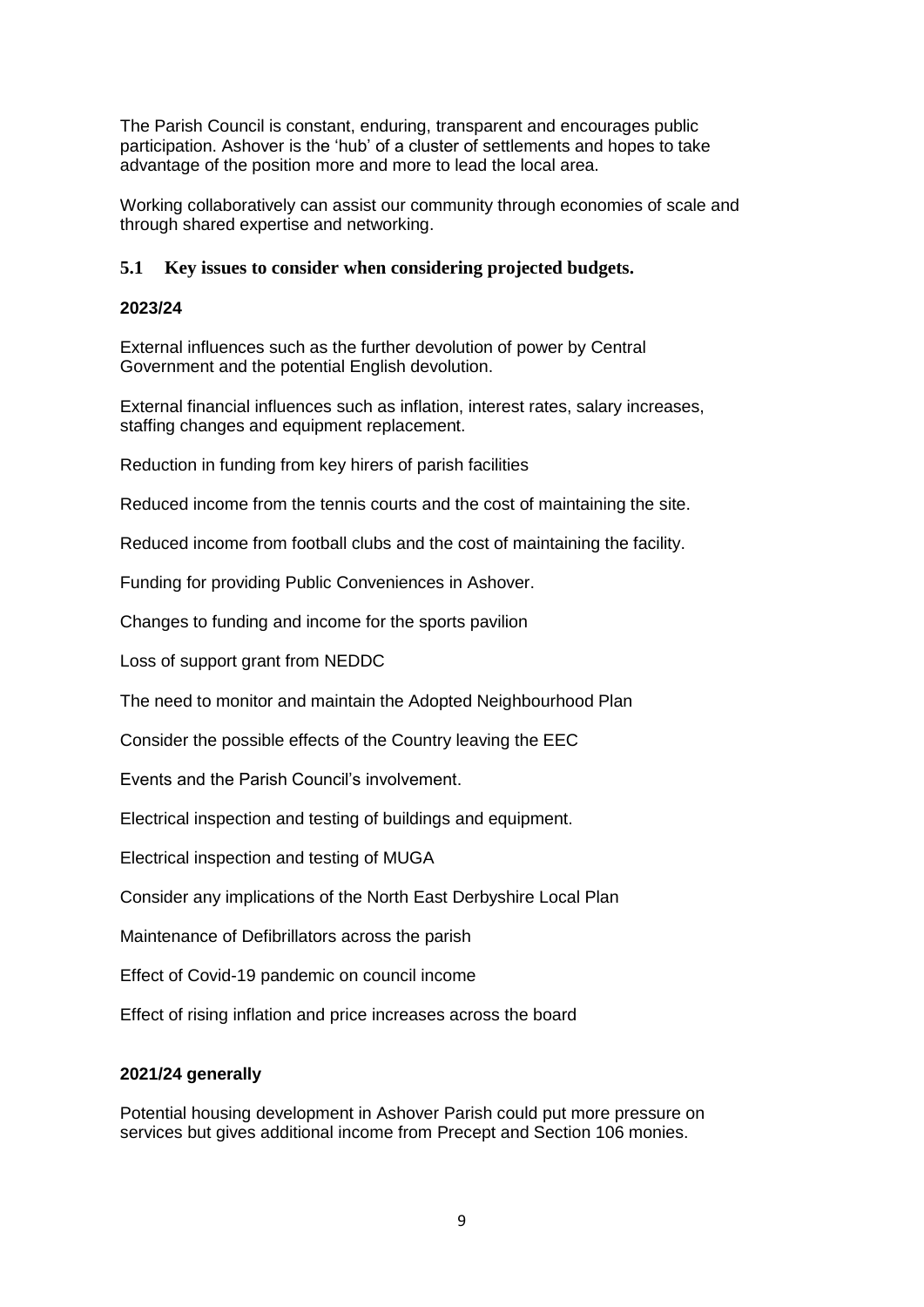The approved Neighbourhood plan needs to be monitored on an annual basis in line with the annual council meeting and reviewed in line with the NEDDC Local Plan.

The Parish Council submitted its application for Quality status under the LCAS award scheme and attained the required standard in 2017. On an ongoing basis this standard needs to be maintained and re-accreditation at Quality level was again attained in November 2021.

The Parish Council will wish to raise its profile and to increase its opportunity to provide value and service to its residents.

To explore how we can continue to work with our neighbouring parishes and to work with key partners to provide improved facilities in Ashover parish at the most competitive prices.

To consider the effect of reduced funding especially in relation to outside economic factors.

To consider staff and member time restraints and how they will affect services.

To be aware and take account of external factors such as possible increased devolution by Central Government.

External financial influences such as inflation, interest rates, salary increases, staffing changes, equipment replacement.

Increase in housing, more residents and the need for additional services.

Closely monitor the effect of the removal of the support grant from NEDDC

Try to ensure that any precept changes remain within the guidelines with respect to limits to any increase to ensure the council would not have to go to referendum if central government pass any legislation relating to this issue.

To monitor the effects, on the Parish as a whole, of the Covid-19 pandemic.

To include a full review of services to be provided by the Parish Council and how they should be delivered to give best value.